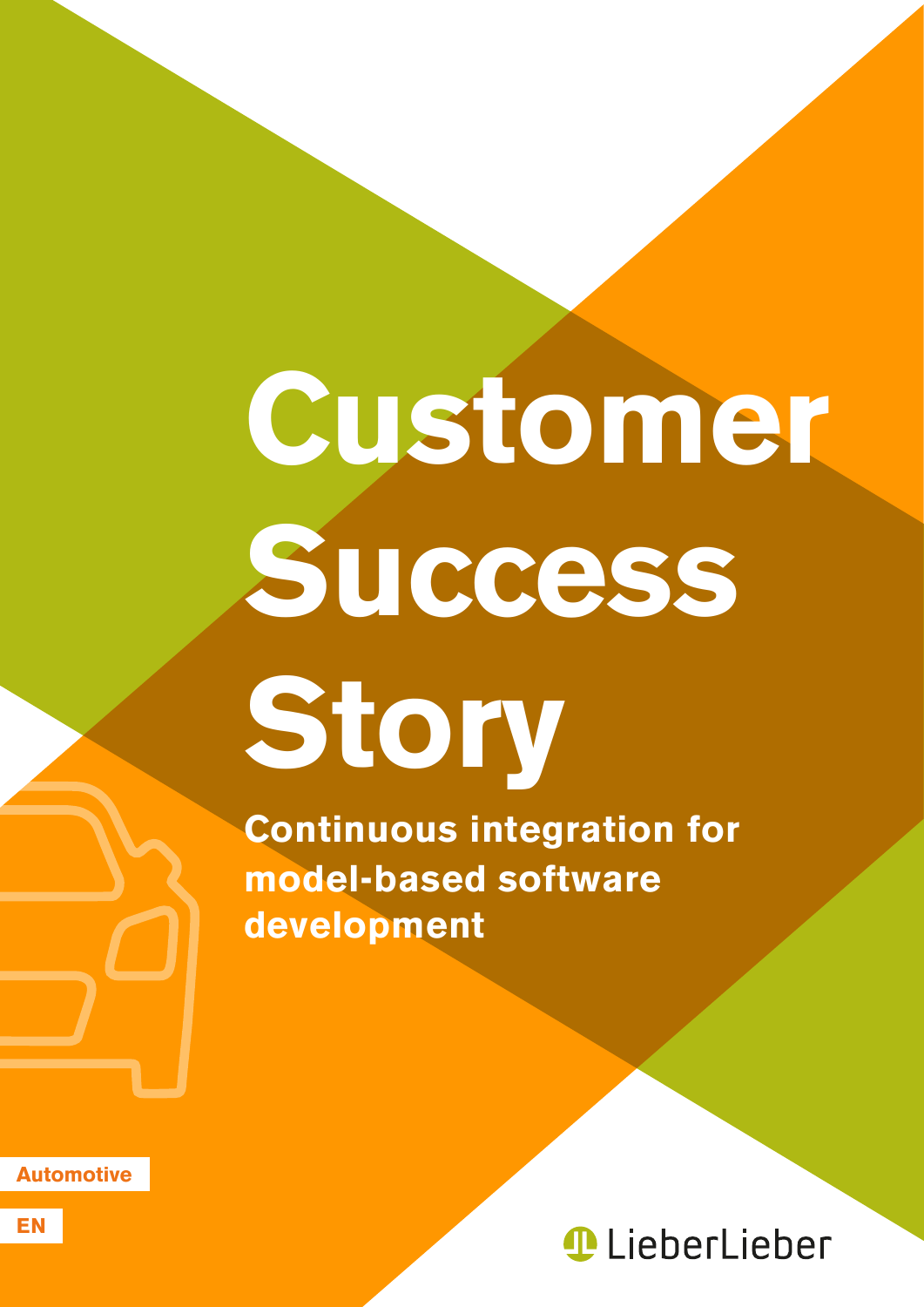## LieberLieber Software: Replacing documents with models

In a department of a leading German automotive supplier, model-based software development is now being implemented to its fullest. This trend-setting move away from a traditional, document-centered method was only made possible by the use of LieberLieber LemonTree.

**Vienna** - Especially for automotive industry leaders and suppliers, improvements in software and system development are increasingly becoming the focus of strategic considerations. In this context, a department of a leading German automotive supplier took a courageous, forward-looking step. This is where the common document-centric development of software is now being replaced by a completely model-based approach. "Our goal is to make the model the core of our specification. But we also want to work with the models as comfortably as with code in agile software development. In addition, we developed our own method in a project with the Technical University of Munich that can be used in the models," says the project manager, outlining the demanding specifications.

#### **First the vision, then the implementation**

Visions always bring with them new challenges. On the one hand, tools had to be identified that allowed the implementation of the developed method. On the other hand, these had to meet the requirements of configuration management defined in ISO 26262. Finally, it was essential that they could become part of an integrated modeling environment.

The aim of the joint project is to make Sparx Systems Enterprise Architect an integral part of the future modeling environment. This requires the fulfillment of all these aspects. Roman Bretz, CTO of LieberLieber Software: "We are very proud to have been chosen to implement this challenging vision. Once again, we were able to show that a complete transition to the model-based method is possible with us. This task requires a lot of know-how both for the methodology as well as for handling the tools. Step by step, we worked out the conversion together so that there is now an excellent basis for future development work."



Roman Bretz, CTO of LieberLieber Software

We are very proud to have been chosen to implement this challenging vision. Once again, we were able to show that a complete transition to the model-based method is possible with us.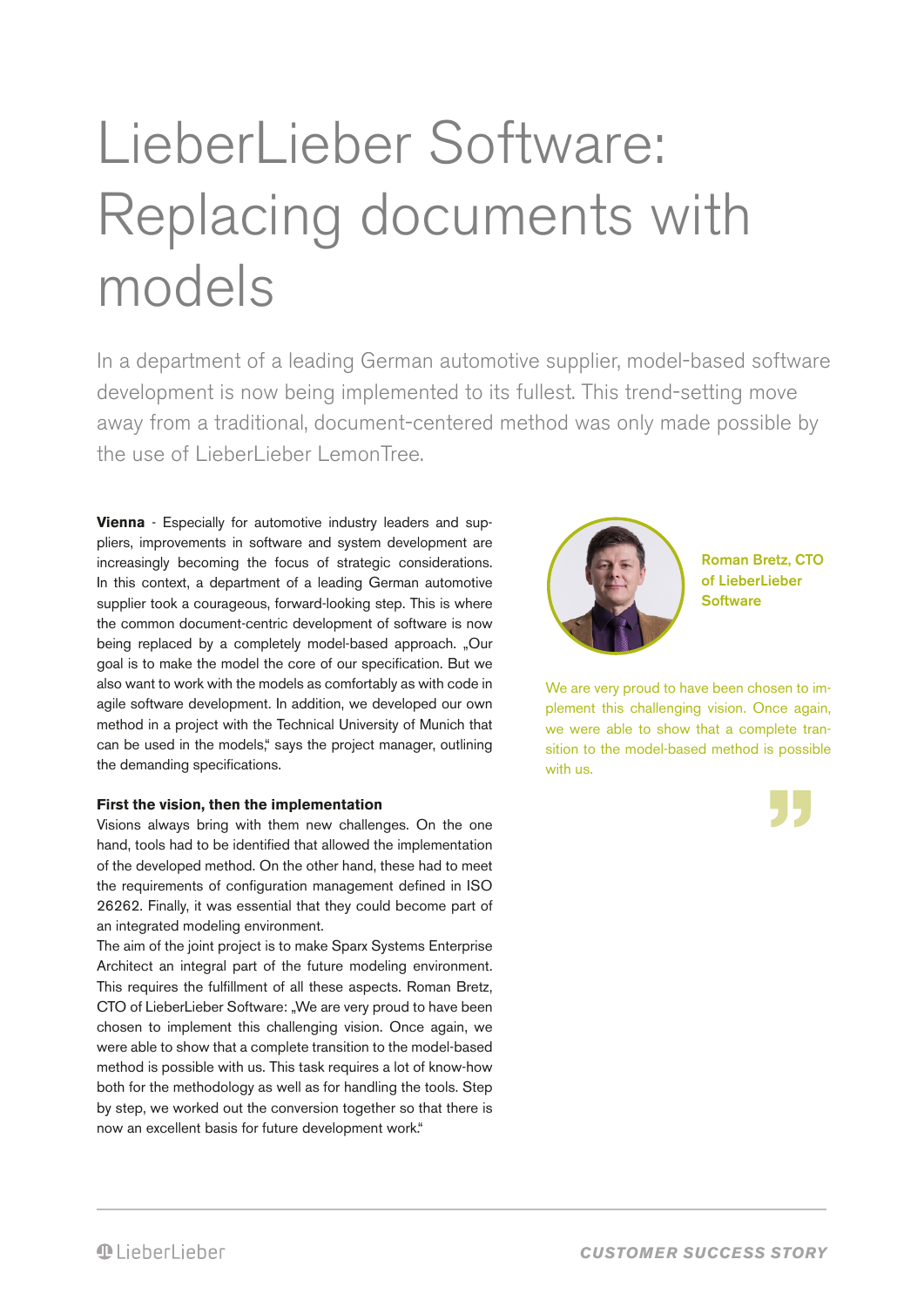| Co LemonTree                                                                                                                                                                                                                                                                                                                                                                                                                                                                    |                                                                                                                                                                                                                                                                                                                    |                                                                                                                                                                                                                                                                                                                                                                                                 | 图<br>$\times$<br>÷                                                                                                                                                                                                              |
|---------------------------------------------------------------------------------------------------------------------------------------------------------------------------------------------------------------------------------------------------------------------------------------------------------------------------------------------------------------------------------------------------------------------------------------------------------------------------------|--------------------------------------------------------------------------------------------------------------------------------------------------------------------------------------------------------------------------------------------------------------------------------------------------------------------|-------------------------------------------------------------------------------------------------------------------------------------------------------------------------------------------------------------------------------------------------------------------------------------------------------------------------------------------------------------------------------------------------|---------------------------------------------------------------------------------------------------------------------------------------------------------------------------------------------------------------------------------|
| <b>17</b> Take Subtree B<br>$\equiv$<br><b>IT</b> Take Subtree A                                                                                                                                                                                                                                                                                                                                                                                                                | <b>D</b> Start Merge                                                                                                                                                                                                                                                                                               |                                                                                                                                                                                                                                                                                                                                                                                                 |                                                                                                                                                                                                                                 |
| Impacted Elements [26 / 26] A 1 Conflicted<br>Search                                                                                                                                                                                                                                                                                                                                                                                                                            | Details -<br>A - Theirs.eap (3,03 MB)<br>C:\ProgramData\LieberLieber\LemonTree\Example\Theirs.eap<br>Q T<br>Modified: 13.12.2018 17:17                                                                                                                                                                             | 8 B - Mine.eap (3,03 MB)<br>C:\ProgramData\LieberLieber\LemonTree\Example\Mine.eap<br>Modified: 13.12.2018 17:17                                                                                                                                                                                                                                                                                | Merge Preview                                                                                                                                                                                                                   |
| 4 A Display Class<br>$A$ $B$<br>On Diagrams: 1 - A: Child modified<br><b>B:</b> Child modified<br>٠<br>-9 A WriteLL void<br>A: Modified<br><b>B: Modified</b><br>On Diagrams: 0<br>DisplayInfo:Signal<br>●A ●B √<br><b>DisplayInfo:Trigger</b><br>●A ●B √<br>DisplayInformation:State<br>●A ●B √<br><b>D</b> @ GetMouseOblect:OpaqueAction<br>$A$ $B$ $\sim$<br>$\triangleright$ $\bullet$ Init. Activity<br>$A$ $B$ $\checkmark$<br><b>D</b> a InitDisplay:Activity<br>●A ●B √ | ▲ EmbeddedEngineer (26)<br>$\triangleq$ Demos (26)<br>▲ <u>■</u> AcceleratorMouse (26)<br>Displayinfo ><br>$\triangleq$ $\blacksquare$ Display (1)<br>$\triangleright$ $\bullet$ Transmit<br><b>A</b> WriteLL (1)<br>$\triangleright$ <b>Main</b> (24)<br>$\triangleright$ <b>El</b> Mouse (1)<br><b>D Signals</b> | EmbeddedEngineer (64)<br>$\triangle$ Demos (64)<br>▲ <u>■</u> AcceleratorMouse (64)<br><b>7</b> DisplayInfo (1)<br>$\triangleq$ $\blacksquare$ Display (15)<br>$\triangleright$ $\blacksquare$ Transmit (14)<br>$\rightarrow \bullet$ MnteLL (1) $\rightarrow$<br>$\triangleright$ $\blacksquare$ Main (37)<br>$\triangleright$ Mouse (10) $\triangleright$<br>$\triangleright$ [M] Signals (1) | 4 EmbeddedEngineer<br>4 Demos<br><b>4</b> AcceleratorMouse<br>DisplayInfo<br>▲ <b>B</b> Display<br>D Transmit<br>-o WriteLL<br>$D$ $\blacksquare$ Main<br>$\triangleright$ $\blacksquare$ Mouse<br>$\triangleright$ [M] Signals |
| Impacted Diagrams [6 / 6] < 0 Conflicted                                                                                                                                                                                                                                                                                                                                                                                                                                        | Diagrams                                                                                                                                                                                                                                                                                                           | (nothing selected)                                                                                                                                                                                                                                                                                                                                                                              |                                                                                                                                                                                                                                 |
| Search.                                                                                                                                                                                                                                                                                                                                                                                                                                                                         | $9 + 7$ %<br>CQ<br>Q T                                                                                                                                                                                                                                                                                             | $C & 0 & 0 \Rightarrow F & 11$                                                                                                                                                                                                                                                                                                                                                                  | $C & 0 & 0 & 0 & \overline{c} & 1$                                                                                                                                                                                              |
| P 23 AcceleratorMouse:LogicalDiagram<br>©A ⊙B V                                                                                                                                                                                                                                                                                                                                                                                                                                 | A WriteLL void<br>Properties -<br>$4 -$                                                                                                                                                                                                                                                                            |                                                                                                                                                                                                                                                                                                                                                                                                 |                                                                                                                                                                                                                                 |
| P 22 Display:LogicalDiagram<br>*A *B                                                                                                                                                                                                                                                                                                                                                                                                                                            | <b>Element Properties</b><br>$\overline{a}$<br>$\checkmark$<br>A Code ><br>A Code<br>Code                                                                                                                                                                                                                          |                                                                                                                                                                                                                                                                                                                                                                                                 |                                                                                                                                                                                                                                 |
| ▷ <del>A</del> main: ActivityDiagram<br>$A$ $B$ $\sqrt{}$                                                                                                                                                                                                                                                                                                                                                                                                                       | Display SetLine(0); Display SetLine(1);<br>Display WriteString(LieberLieber);                                                                                                                                                                                                                                      | Display SetLine(0); Display SetLine(2);<br>Display WriteString(LieberLieber);                                                                                                                                                                                                                                                                                                                   | Display SetLine(1):<br>Display WriteString(LieberLieber):                                                                                                                                                                       |
| P 29 Main:LogicalDiagram<br>©A ⊙B V                                                                                                                                                                                                                                                                                                                                                                                                                                             |                                                                                                                                                                                                                                                                                                                    |                                                                                                                                                                                                                                                                                                                                                                                                 |                                                                                                                                                                                                                                 |
| StateMachine:StatechartDiagram<br>●A ●B →                                                                                                                                                                                                                                                                                                                                                                                                                                       |                                                                                                                                                                                                                                                                                                                    |                                                                                                                                                                                                                                                                                                                                                                                                 |                                                                                                                                                                                                                                 |
| <b>D</b> K Transmit:ActivityDiagram<br>$A$ $B$ $\sqrt{}$                                                                                                                                                                                                                                                                                                                                                                                                                        |                                                                                                                                                                                                                                                                                                                    |                                                                                                                                                                                                                                                                                                                                                                                                 |                                                                                                                                                                                                                                 |

Here you see a manual merge that is necessary because a special element creates a conflict. In this element the property "Code" has been changed in both branches: In Branch A from "Display\_SetLine(0);" to "Display SetLine(1);" in Branch B from "Display SetLine(0);" to "Display SetLine(2);". The text .Display WriteString(LieberLieber);" has remained the same in both branches.

#### **Enterprise Architect and LemonTree**

"The growing complexity of our products and the good reusability of already created models brought us onto the path of model-based development. We are a small pioneer group here with around 25 employees who wanted to test the switch. The plans for a further rollout of our approach, developed with the help of LieberLieber, are now ready," explains the project manager.

Functioning configuration management for the models has emerged as a decisive aspect on the road to success. The goal: the automated and continuous integration of models, also known as "Continuous Integration". It was decided to transfer the established methodologies from the area of software development over to the modeling world. Changes to the model are to be integrated into a baseline on an ongoing basis, but, unlike in the past, with precise control according to the specified process. Each change is commissioned via a ticket system and then goes through several steps:

- $\overline{\mathbf{v}}$ Specification
- $\nabla$ Execution in a versioning system
- $\mathbf{z}$ Review
- Release  $\overline{\mathbf{C}}$

Automatic integration into the productive  $\overline{\mathbf{v}}$ model by a build server

#### **Implementation of the modelling methodology**

At the same time, the implementation of the modeling methodology in the tool was tackled. To this end, Enterprise Architect was adapted to the desired working methods of the developers with the help of "LieberLieber Software Assistants". This is the only way for all users to work with the extensive modeling platform in a focused and comfortable manner. Thus, the SPES\_XT method developed with the Technical University of Munich was permanently integrated into the tool. "If the tool does not 'understand' the desired method, the work becomes unnecessarily complicated. The Software Assistants developed by us allow for a smooth integration of the methodology into Enterprise Architect. This helps the developers to implement the methodological specifications cleanly and to orient themselves quickly in the model. Overall, this increases the efficiency of the modeling work," explains Bretz.

#### **LemonTree connects two worlds**

The transfer of the established software development processes with version control into the modeling world is completely new and was realized with LemonTree. Now, both version and change management for models (as development-relevant artifacts) are possible. At the same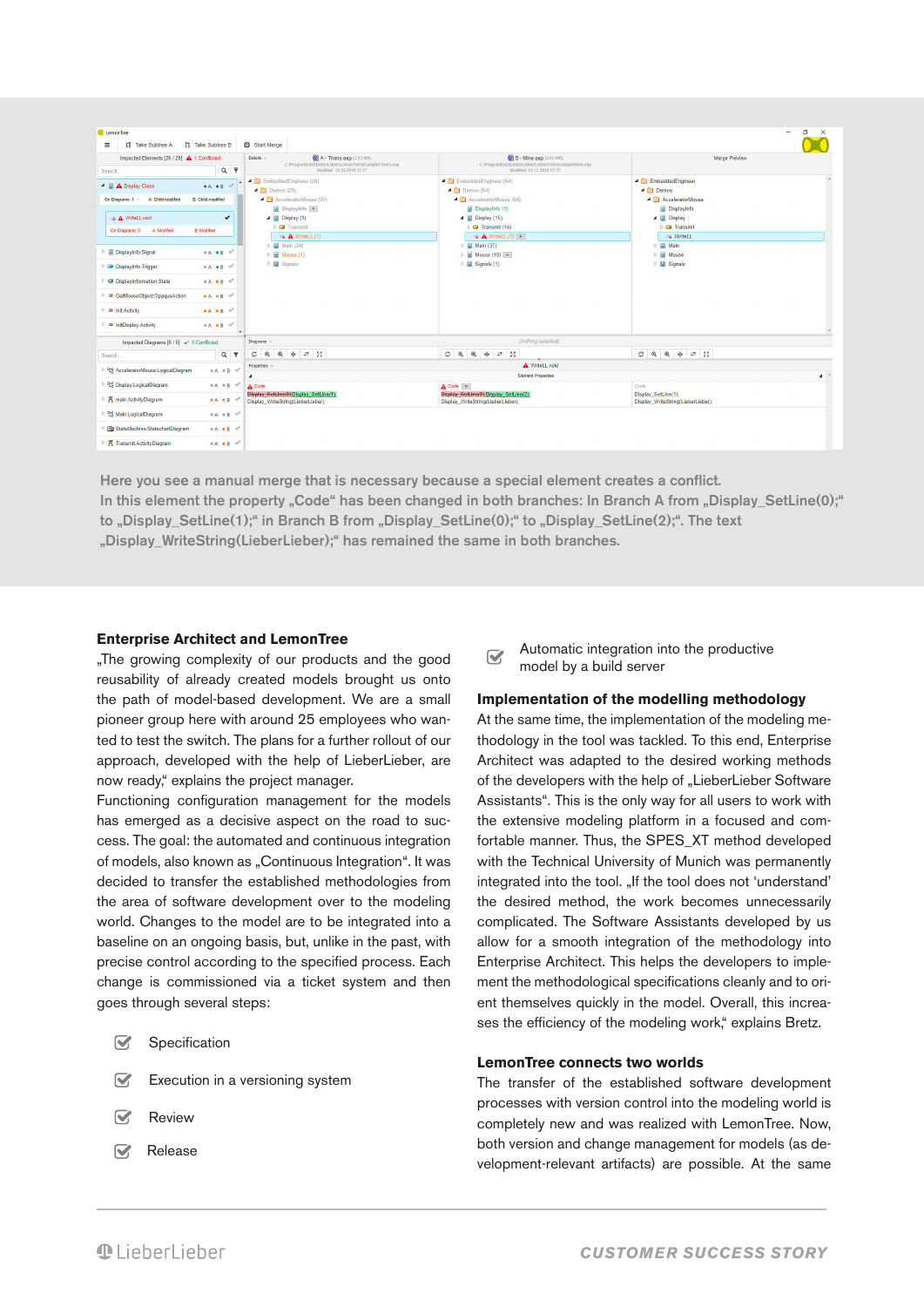time, all changes in the model are traceable and repeatable. In addition, a number of integration tasks had to be performed to automate the process steps involved – for example with the versioning and ticket system, the review tools, the build server, etc. The integration of the new model into the existing model was also possible.

#### **Automated integration of modified model variants**

A particularly challenging task in the collaboration with the automotive supplier was the automatic transfer of the modified model versions to the central model each time a modeler checks in (Build Management - Continuous Integration of Models). The company uses a build server that automatically transfers the changes ordered, carried out and released via ticket into the productive model on a regular basis. Whereas manual merging of the changes in LemonTree was previously required, this is now also integrated into the automated process. "We therefore had to create a new edition of LemonTree that could handle such tasks without any user intervention, thus helping to further automate and accelerate the processes. This was a major step towards integrating modeling tools into the overall development process," said Bretz.

#### **Great challenges, forward-looking solutions**

The implementation of the forward-looking vision was naturally associated with major challenges for both sides. For example, the client had to integrate additional tools into a continuous process chain. "In LieberLieber,

we found a partner who can provide us with outstanding support both in terms of methods and tool development. It was clear to us that in order to implement our vision we would have to work together on a long-term basis in order to implement the individual steps in a professional and future-proof manner. We are very proud that our plan could be realized and that we now have this extremely useful knowledge ready for use in the company," summarizes the project manager. He also admits that this project was only a first step.

One big challenge still remains: the integration of the modelling tools with each other leaves a lot of room for optimization. The use of automatic code generation in model-based development in the embedded environment also offers a broad and in-depth field of activity. In any case, a first, big step has been taken and now others can build on it.

#### **ABOUT LIEBERLIEBER SOFTWARE**

We are a software engineering company. The know-how of our employees lies in model-based software and system development based on tools such as Enterprise Architect from Sparx Systems.

Our clients are companies that attach particular importance to the quality of their software and systems development. In their complex scenarios, they always want to maintain an overview and ensure that the security-relevant requirements, in particular, are mapped clearly and comprehensibly in models during their development.

Especially for this task, we provide our own tools, such as LemonTree and Embedded Engineer. In addition, we offer a range of services with which we integrate our tools into the development process of our customers, thereby enhancing their effectiveness.

Learn more at www.lieberlieber.com